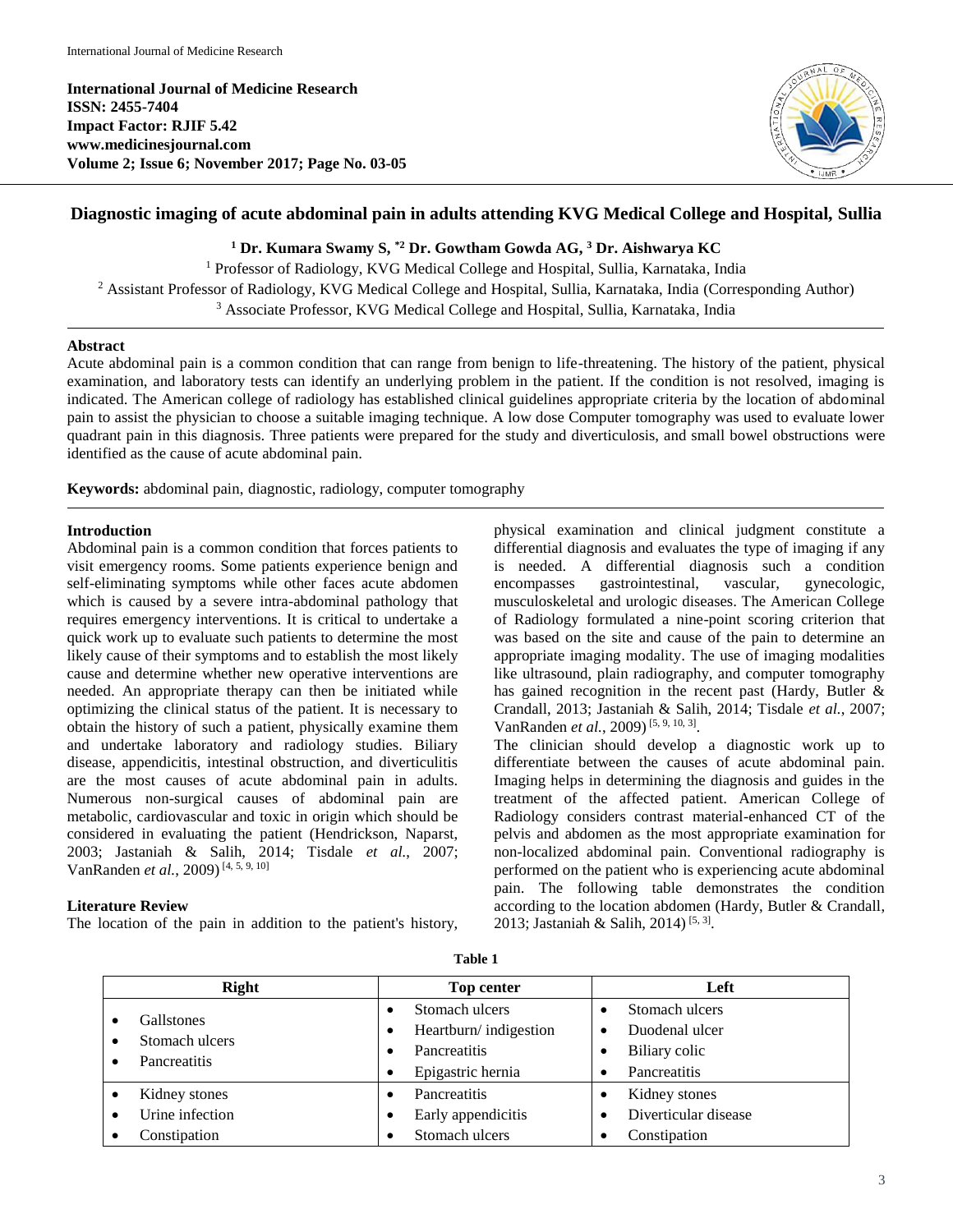| Lumbar hernia                                                                               | Inflammatory bowels<br>Small bowel                                                                          | Inflammatory bowel disease                                                  |
|---------------------------------------------------------------------------------------------|-------------------------------------------------------------------------------------------------------------|-----------------------------------------------------------------------------|
|                                                                                             | Umbilical hernia                                                                                            |                                                                             |
| Appendicitis<br>Constipation<br>Pelvic pain (Gynae)<br>٠<br>Groin pain (an inguinal hernia) | Urine infection<br>Appendicitis<br>Diverticular disease<br><b>Inflammatory Bowel</b><br>Pelvic pain (gynae) | Diverticular disease<br>Pelvic pain (Gynae)<br>Groin pain (inguinal Hernia) |

## **Methods**

Three Patients admitted in the emergency department were examined using a multi-slice scanner while the contrast was administrated through automatic power injector. There were no inclusion criteria for the patients selected, but those who had acute abdominal pain and wanted to have CT abdomen examination were included. The patients were prepared and several CT protocols conducted to determine the nature of the condition that is leading to the acute abdominal pain. The possible diagnosis, the experience of the radiographer and clinical adjustments defined imaging protocols. Slice collimation, oral or IV material and pitch were adjusted for each patient. Similarly, there was the concern for a limited, focused scan in contrast to a complete abdominal examination. All the patients were prepared including fasting for three hours (Bagi, Almutairi & Alsolamy, 2016; Kamin, 2003; Maglinte *et al.*, 2003)<sup>[1, 2, 6].</sup>

#### **Results**

Signs of fever, pain, and leukocytosis are attributable to patients with diverticulosis which happens in the left lower quadrant. Similarly, inflammation and abnormality within the pericolic fat are observable in the CT of diverticulitis the CT image showed around paracolic outpunching in the middle of the parabolic inflammation. Additionally, there were CT findings of transition zones that exist between decompressed bowels indicative of small bowel obstruction. The absence of a hernia, inflammatory thickening or mass is indicative of adhesion (Hendrickson, Naparst, 2003; Hendrickson, Naparst, 2003; Stoker, 2009)<sup>[4, 8]</sup>.

## **Discussion**

Different CT protocols and patient preparation were carried out to establish the nature of diseases that can that are likely to lead to acute abdominal pain. The imaging protocols depended on the experience of the radiographer, clinical adjustment, and possible diagnosis. Ultrasound and CT have essential roles in the diagnosis of acute appendicitis. However, CT is more accurate and therefore was preferred choice. A CT scan was conducted from the diaphragm to the pubic area to determine the presence of small bowel obstruction (Maglinte, 2005; Jastaniah & Salih, 2014; Tisdale *et al.*, 2007; VanRanden *et al.*, 2009) [7, 5, 9, 10] .

## **Findings**

The coronal scan proved to be confident and diagnostic for small bowel obstruction. The CT was able to obtain the causes

of obstruction. The outcome was compared to other CT scans, and the results support previous reports. From the examination, the coronal plane was an essential addition to the transverse plane (Tisdale *et al.*, 2007; VanRanden *et al.*, 2009) [9, 10] .

## **Acknowledgements**

We acknowledge the support received from the clinicians of KVG Medical College and Hospital, Sullia. We are grateful to the radiographer for the technical support granted.

## **Conclusions**

Radiology can be used to detect urgent conditions in patients who are facing acute abdominal pain. To optimize the CT examination and maximise the accuracy of diagnosis, proper techniques and protocols were essential. CT scanning has gained widespread use as an imaging technique for acute abdominal pain.

## **Reference**

- 1. Bagi MA, Almutairi B, Alsolamy S. Imaging of nontraumatic acute abdominal pain in adults presenting to the emergency department. Saudi Medical Journal. 2016; 37(3):324-327. doi:10.15537/smj.2016.3.13068
- 2. Kamin RA, Nowicki TA, Courtney DS, Powers RD. Pearls and pitfalls in the emergency department evaluation of abdominal pain. Emerg Med Clin North Am. 2003; 21(1):61-72.
- 3. Hardy A, Butler B, Crandall M. The Evaluation of the Acute Abdomen. Common Problems in Acute Care Surgery, 19-31. doi:10.1007/978-1-4614-6123-4 2, 2013.
- 4. Hendrickson M, Naparst TR. Abdominal surgical emergencies in the elderly. Emerg Med Clin North Am. 2003; 21(4):937-69.
- 5. Jastaniah SD, Salih AM. Helical Computed Tomography in Evaluation of Selected Cases of Acute Abdomen. Advances in Computed Tomography, Published Online, 2014; 3:31-38.
- 6. Maglinte DD, Heitkamp DE, Howard TJ, Kelvin FM, Lappas JC. Current Concepts in Imaging of Small Bowel Obstruction. Radiologic Clinics of North America, http://dx.doi.org/10.1016/S0033-8389(02)00114-8, 2003; 41:263-283.
- 7. Maglinte DD, Kelvin FM, Sandrasegaran K *et al.* Radiology of Small Bowel Obstruction: Contemporary Approach and Controversies. Abdominal Imaging, http://dx.doi.org/10.1007/s00261-004-0211-6, 2005;